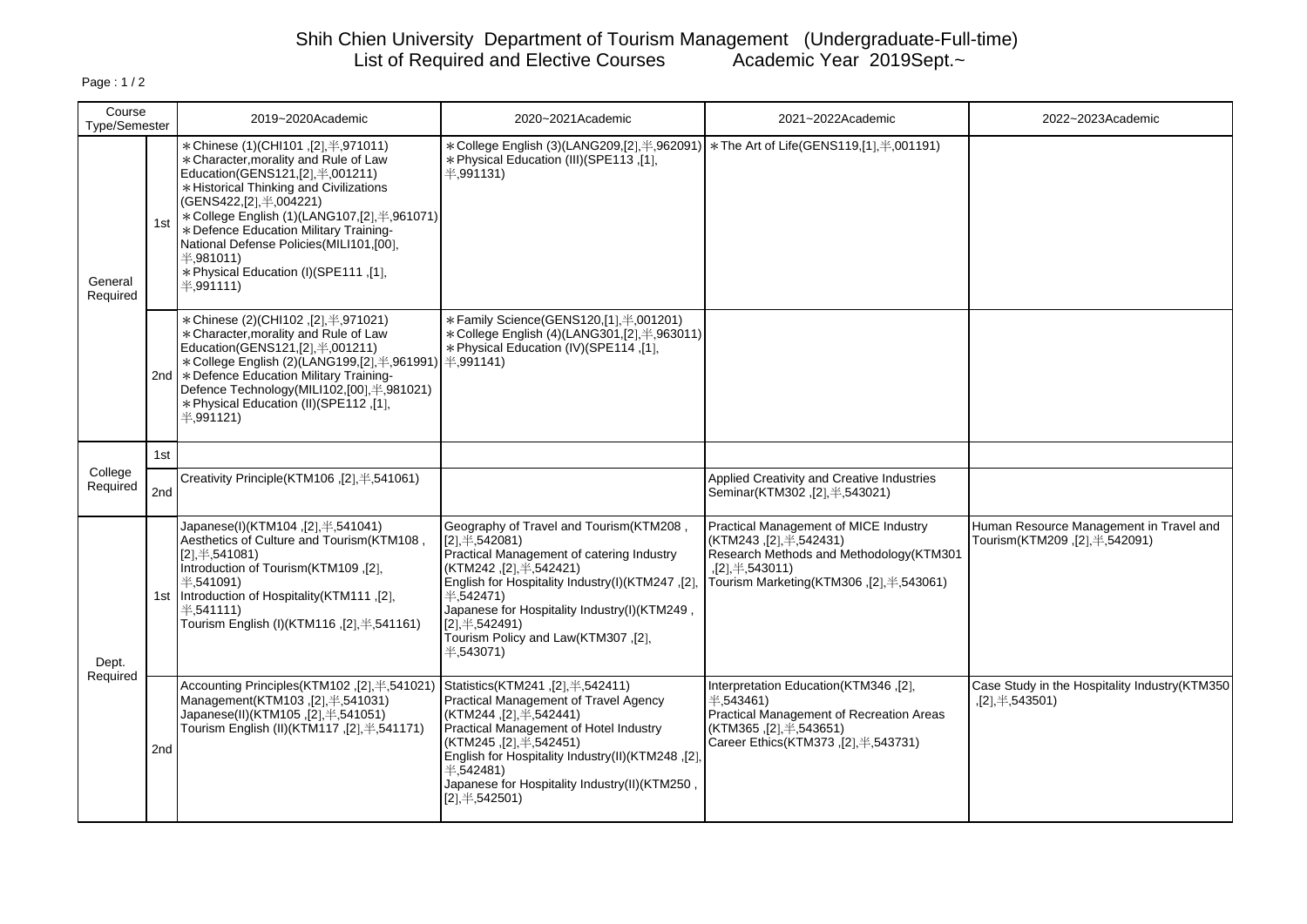# Shih Chien University Department of Tourism Management (Undergraduate-Full-time) List of Required and Elective Courses Academic Year 2019Sept.~

| Dept.<br>Elective | 1st             | Human Relations & Communication(KTM115,<br>$\sqrt{2}$ , $\#$ , 541151)<br>Civil Law(KTM12M, $[2]$ , $\#$ ,5412M1) | Sport Tourism(KTM12S $,I21, \pm 5412$ S1)<br>Tour Leader & Tour Guide Operation(KTM324<br>$,[2]$ $\#$ 543241)<br>Recreation Programming and Evaluation<br>(KTM441, [2], $\#$ , 544411)                       | Eco-Tourism(KTM223 .[2], #.542231)<br>[2], English for Tourism industry(I)(KTM367, [2]<br>$\pm$ ,543671)<br>Communication & Expression in Japanese(I)<br>(KTM369 ,[2].半,543691)<br>E-Business in Tourism (KTM446, [2],<br>4.544461<br>Interpretative Education - Culture and Social<br>$(TM472, [2] \# 544721)$ | Air passenger ticket(KTM254, [2], $\neq$ , 542541)<br>Service Quality Management (KTM440, [2],<br>$\pm$ ,544401)<br>The Practical Management of Travel Agency<br>(KTM447 ,[2]. ¥.544471) |
|-------------------|-----------------|-------------------------------------------------------------------------------------------------------------------|--------------------------------------------------------------------------------------------------------------------------------------------------------------------------------------------------------------|-----------------------------------------------------------------------------------------------------------------------------------------------------------------------------------------------------------------------------------------------------------------------------------------------------------------|------------------------------------------------------------------------------------------------------------------------------------------------------------------------------------------|
|                   | 2 <sub>nd</sub> | (1541521), Beverage practice(KTM152) [2], 1541521) International Etiquette(KTM339) [2], 1543391)                  | Festival activities planning (KTM226, [2],<br>半.542261)<br>[2], Practical Restaurant Design(KTM246<br>半.542461)<br>Interpretative Education-Natural &<br>Environmental Aspects (TM376, [2],<br>$\pm .543761$ | Practical Financial Management of Tourism<br>Industry(KTM366, $[2]$ , $\#$ , 543661)<br>[2], English for Tourism industry(II)(KTM368<br>$\pm 543681$<br>Communication & Expression in Japanese(II)<br>(KTM370, [2], ¥, 543701)<br>Tour Design and marketing (KTM444, [2],<br>4.544441                           | Tourism strategy and management(KTM402,<br>$[2]$ $\#$ , 544021)<br>Museology Tourism(KTM460, [2], \pdf. 544601)                                                                          |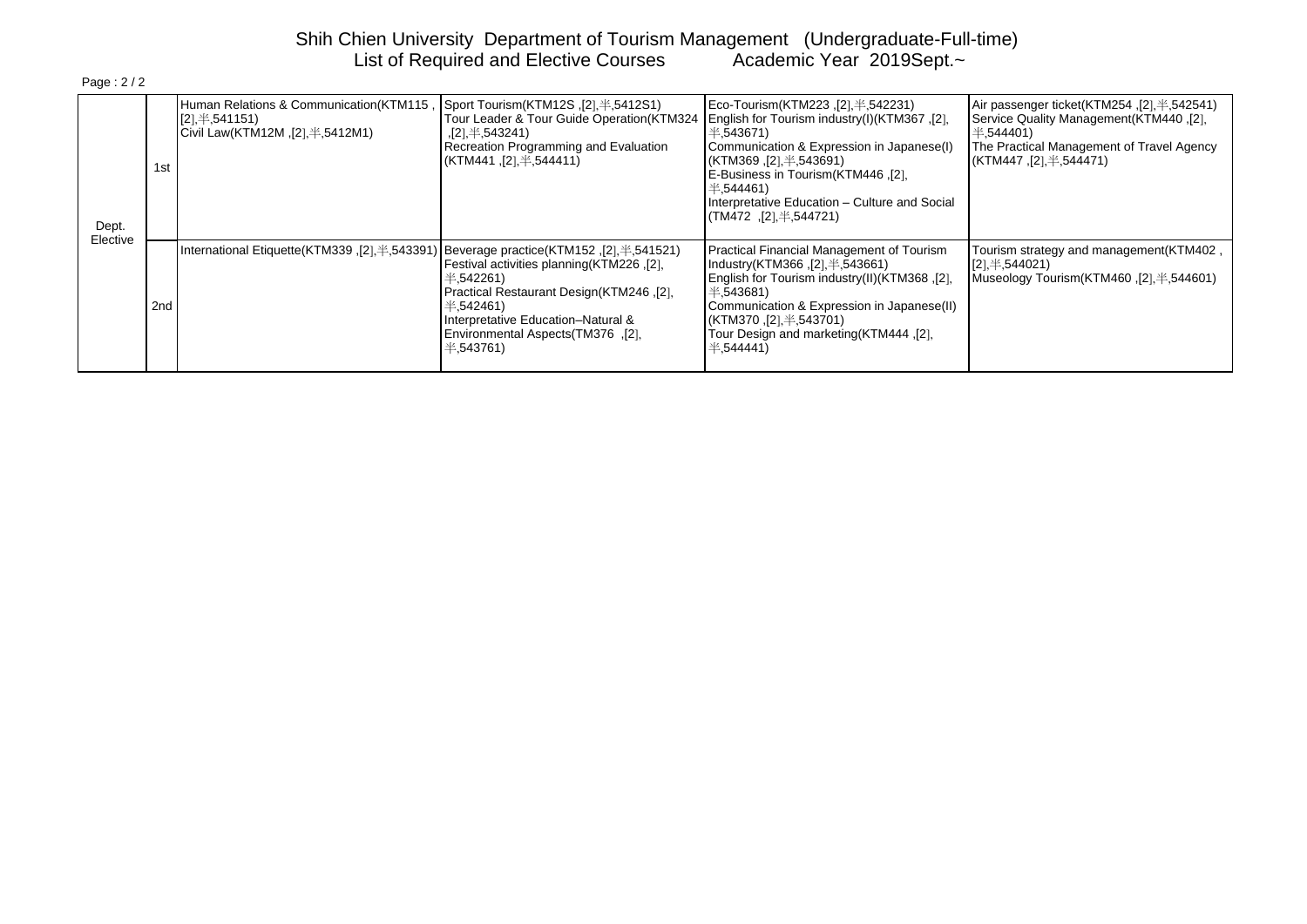# Shih Chien University Department of Tourism Management (Undergraduate-Full-time) List of Required and Elective Courses Academic Year 2020Sept.~

| Course<br>Type/Semester |                 | 2020~2021Academic                                                                                                                                                                                                                                                               | 2021~2022Academic                                                                                                                                                                                                                                                                                              | 2022~2023Academic                                                                                                                                                                                           | 2023~2024Academic                                                                                                                                                                                                                                                                                                                            |
|-------------------------|-----------------|---------------------------------------------------------------------------------------------------------------------------------------------------------------------------------------------------------------------------------------------------------------------------------|----------------------------------------------------------------------------------------------------------------------------------------------------------------------------------------------------------------------------------------------------------------------------------------------------------------|-------------------------------------------------------------------------------------------------------------------------------------------------------------------------------------------------------------|----------------------------------------------------------------------------------------------------------------------------------------------------------------------------------------------------------------------------------------------------------------------------------------------------------------------------------------------|
| General<br>Required     |                 | * Chinese (1)(CHI101, [2], #,971011)<br>* Historical Thinking and Civilizations<br>(GENS422, [2], 半, 004221)<br>1st   * College English (1)(LANG107, [2], \times, 961071)<br>* Physical Education (I) (SPE111, [1],<br>$\pm$ ,991111)                                           | *College English (3)(LANG209,[2],半,962091)   *The Art of Life(GENS119,[1],半,001191)<br>* Physical Education (III) (SPE113, [1]<br>4.991131                                                                                                                                                                     |                                                                                                                                                                                                             |                                                                                                                                                                                                                                                                                                                                              |
|                         |                 | * Chinese (2)(CHI102, [2], #, 971021)<br>* Character, morality and Rule of Law<br>Education(GENS121, [2], 半, 001211)<br>2nd   * College English (2)(LANG199, [2], $\neq$ , 961991)   $\neq$ , 991141)<br>* Physical Education (II)(SPE112,[1],<br>#991121                       | * Family Science(GENS120,[1], \times,001201)<br>* College English (4)(LANG301,[2], #,963011)<br>* Physical Education (IV) (SPE114 .[1]                                                                                                                                                                         |                                                                                                                                                                                                             |                                                                                                                                                                                                                                                                                                                                              |
|                         | 1st             |                                                                                                                                                                                                                                                                                 |                                                                                                                                                                                                                                                                                                                |                                                                                                                                                                                                             |                                                                                                                                                                                                                                                                                                                                              |
| College<br>Required     | 2 <sub>nd</sub> | Creativity Principle(KTM106,[2], $\neq$ ,541061)                                                                                                                                                                                                                                |                                                                                                                                                                                                                                                                                                                | Applied Creativity and Creative Industries<br>Seminar(KTM302, [2], $\neq$ , 543021)                                                                                                                         |                                                                                                                                                                                                                                                                                                                                              |
| Dept.<br>Required       |                 | Accounting Principles(KTM102, [2], $\neq$ , 541021)<br>Japanese(I)(KTM104, [2], $\neq$ , 541041)<br>Aesthetics of Culture and Tourism(KTM108,<br>$[2], \pm$ , 541081)<br>Introduction of Tourism(KTM109,[2],<br>1st   半,541091)<br>Tourism English (I)(KTM116, [2], \#, 541161) | Food and Beverage Management (KTM201,<br>$[2], \pm, 542011)$<br>Travel Agency Management(KTM210,[3],<br>4.542101<br>English for Hospitality Industry(I)(KTM247,[2].<br>4.542471<br>Japanese for Hospitality Industry(I)(KTM249,<br>$[2],$ $\#$ ,542491)<br>Tourism Policy and Law(KTM307,[2],<br>$\pm .543071$ | Practical Management of MICE Industry<br>(KTM243, [2], ¥, 542431)<br>Research Methods and Methodology (KTM301<br>$, [2], \pm, 543011)$<br>Psychology of Travel and Tourism (KTM304,<br>$[2],$ $\#$ ,543041) | Human Resource Management in Travel and<br>Tourism(KTM209,[2], #,542091)                                                                                                                                                                                                                                                                     |
|                         |                 | Management(KTM103,[2], ¥,541031)<br>Japanese(II)(KTM105,[2], $\neq$ ,541051)<br>Tourism English (II)(KTM117, [2], #, 541171)<br>2nd   International Etiquette (KTM339, [2], \times 543391<br>Career Ethics(KTM373, [2], #, 543731)                                              | Hotel Management(KTM202,[3], \ftp://3021)<br>English for Hospitality Industry(II)(KTM248,[2],<br>4.542481<br>Japanese for Hospitality Industry(II)(KTM250,<br>$[2],$ $\#$ ,542501)<br>Statistics(KTM502, [2], $\neq$ , 545021)                                                                                 | tour Introduction(KTM259,[2], $\neq$ ,542591)<br>Tourism Marketing(KTM306, [2], \pdf. 543061)                                                                                                               |                                                                                                                                                                                                                                                                                                                                              |
| Dept.<br>Elective       | 1st             | Civil Law(KTM12M, [2], $\#$ , 5412M1)                                                                                                                                                                                                                                           | Sport Tourism(KTM12S, [2], \#, 5412S1)<br>Air passenger ticket(KTM254, [2], \frac{4.542541)<br>Tour Leader & Tour Guide Operation(KTM324<br>$,[2], \pm$ , 543241)                                                                                                                                              | Eco-Tourism(KTM223, [2], \pm .542231)<br>Mobile Technology and Applications (KTM388<br>$[2], \pm$ , 543881)<br>E-Business in Tourism (KTM446, [2].<br>1,544461)                                             | Travel Operation and Practice(KTM330,[2],<br>4.543301<br>Overseas and Domestic tour Itinerary Design<br>(KTM364,[2], ¥,543641)<br>Case Study in Recreation and Tourism<br>(KTM439, [2], $\#$ , 544391)<br>Service Quality Management(KTM440, [2],<br>$\pm$ ,544401)<br>The Practical Management of Travel Agency<br>(KTM447, [2], ¥, 544471) |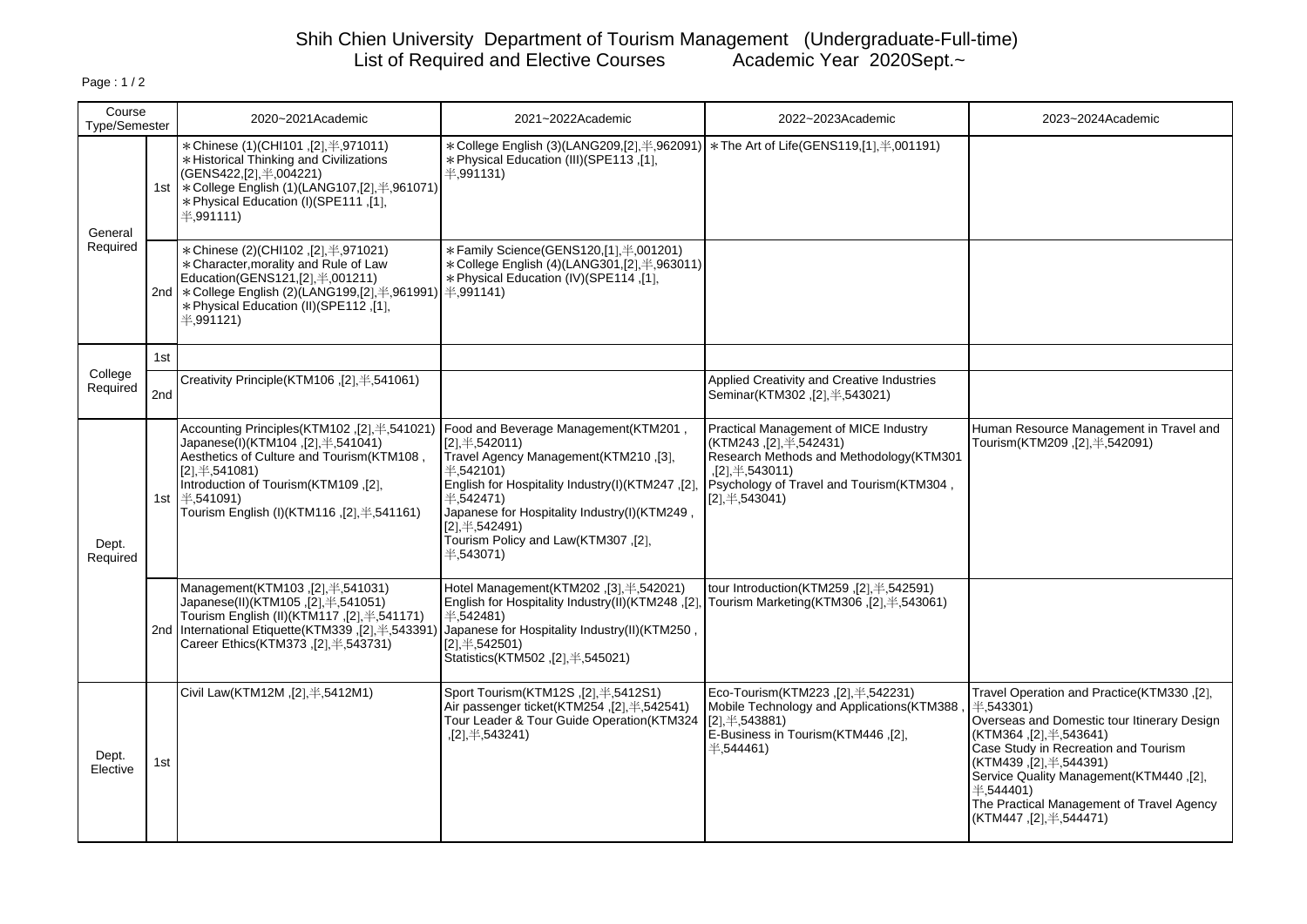# Shih Chien University Department of Tourism Management (Undergraduate-Full-time) List of Required and Elective Courses Academic Year 2020Sept.~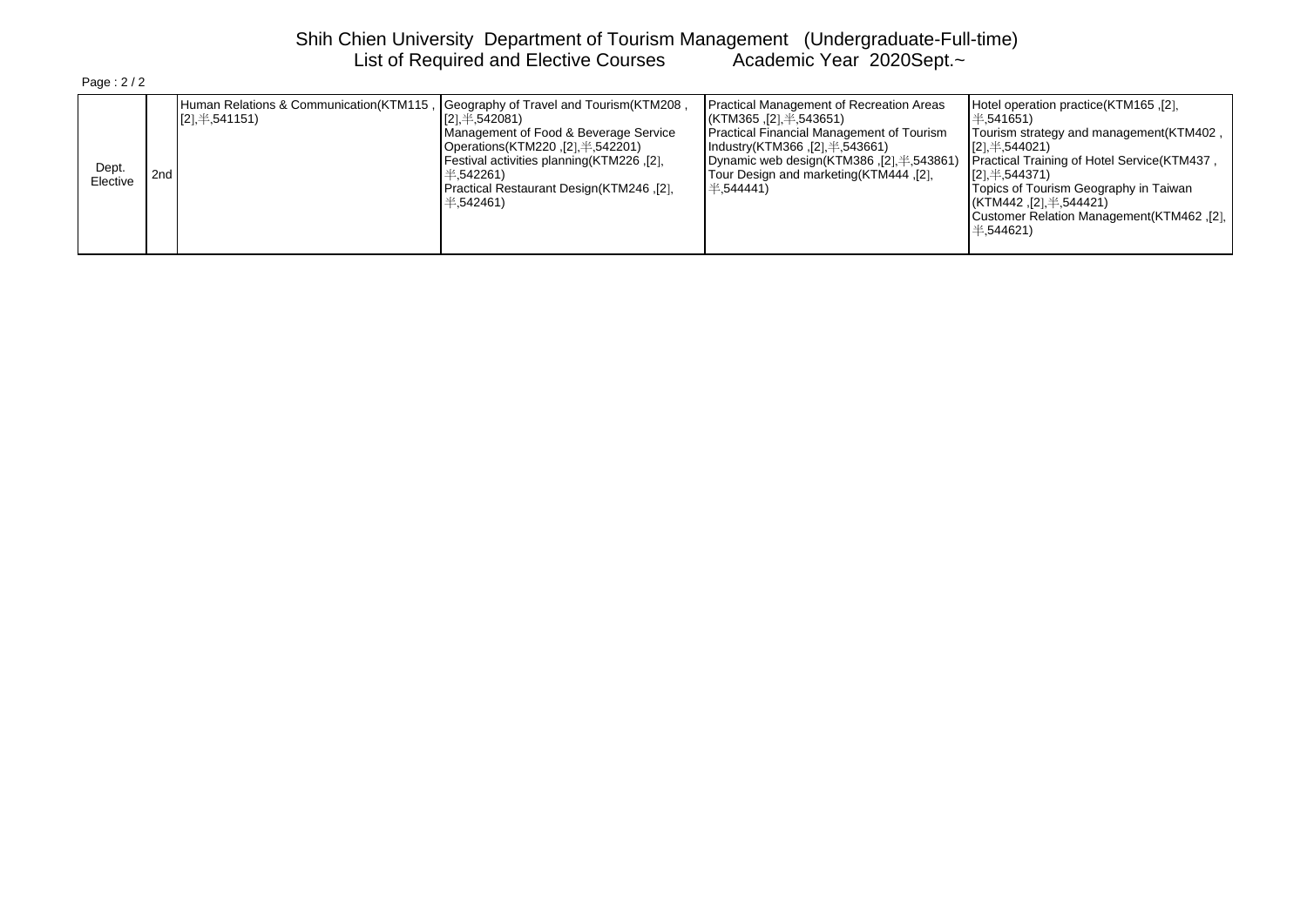# Shih Chien University Department of Tourism Management (Undergraduate-Full-time) List of Required and Elective Courses Academic Year 2021Sept.~

| Course<br><b>Type/Semester</b> |                 | 2021~2022Academic                                                                                                                                                                                                                        | 2022~2023Academic                                                                                                                                                                                                                 | 2023~2024Academic                                                                                                                                                                                                                                                                             | 2024~2025Academic                                                                                                                                                                                                                                                                                                                                          |
|--------------------------------|-----------------|------------------------------------------------------------------------------------------------------------------------------------------------------------------------------------------------------------------------------------------|-----------------------------------------------------------------------------------------------------------------------------------------------------------------------------------------------------------------------------------|-----------------------------------------------------------------------------------------------------------------------------------------------------------------------------------------------------------------------------------------------------------------------------------------------|------------------------------------------------------------------------------------------------------------------------------------------------------------------------------------------------------------------------------------------------------------------------------------------------------------------------------------------------------------|
| General<br>Required            |                 | * Chinese (1)(CHI101,[2], #,971011)<br>$\ast$ College English (1)(LANG107,[2], $\neq$ ,961071) $\ast$ Physical Education (III)(SPE113, [1],<br>1st   * Physical Education (I) (SPE111, [1]<br>4.991111                                   | * College English (3)(LANG209,[2],半,962091)   * The Art of Life(GENS119,[1],半,001191)<br>4.991131                                                                                                                                 |                                                                                                                                                                                                                                                                                               |                                                                                                                                                                                                                                                                                                                                                            |
|                                |                 | * Chinese (2)(CHI102, [2], #, 971021)<br>2nd   * Physical Education (II) (SPE112, [1],<br>4.991121                                                                                                                                       | *Family Science(GENS120,[1], 半,001201)<br>$\star$ College English (2)(LANG199,[2], $\text{\#}$ ,961991) $\mid \star$ College English (4)(LANG301,[2], $\text{\#}$ ,963011)<br>* Physical Education (IV) (SPE114, [1],<br>4.991141 |                                                                                                                                                                                                                                                                                               |                                                                                                                                                                                                                                                                                                                                                            |
|                                | 1st             |                                                                                                                                                                                                                                          |                                                                                                                                                                                                                                   |                                                                                                                                                                                                                                                                                               |                                                                                                                                                                                                                                                                                                                                                            |
| College<br>Required            | 2 <sub>nd</sub> | Creativity Principle(KTM106,[2], #,541061)                                                                                                                                                                                               |                                                                                                                                                                                                                                   | Applied Creativity and Creative Industries<br>Seminar(KTM302,[2], #,543021)                                                                                                                                                                                                                   |                                                                                                                                                                                                                                                                                                                                                            |
| Dept.<br>Required              | 1st             | Accounting Principles(KTM102, [2], \times, 541021) Food and Beverage Management(KTM201,<br>Japanese(I)(KTM104, [2], $\neq$ , 541041)<br>Introduction of Tourism(KTM109,[2],<br>→ 541091)<br>Tourism English (I)(KTM116, [2], \#, 541161) | $[2], \pm, 542011$<br>Travel Agency Management(KTM210,[3],<br>4.542101<br>Tourism Policy and Law(KTM307,[2],<br>$\pm$ ,543071)                                                                                                    | tour Introduction(KTM259,[2], $\neq$ ,542591)<br>Psychology of Travel and Tourism (KTM304,<br>$[2],$ $\#$ ,543041)<br>E-Business in Tourism (KTM446, [2].<br>4.544461                                                                                                                         | Human Resource Management in Travel and<br>Tourism(KTM209,[2], $\ddagger$ ,542091)                                                                                                                                                                                                                                                                         |
|                                |                 | Management(KTM103,[2], #,541031)<br>Aesthetics of Culture and Tourism(KTM108,<br>$[2], \pm, 541081)$<br>2nd Geography of Travel and Tourism (KTM208,<br>$[2], \pm, 542081)$                                                              | Sport Tourism(KTM12S,[2], #,5412S1)<br>Hotel Management(KTM202, [3], \pdf-542021)<br>Festival activities planning(KTM226,[2],<br>$\pm$ ,542261)<br>Database management(KTM256,[2],<br>4,542561                                    | Tourism Marketing(KTM306,[2], #,543061)<br>Tour Leader & Tour Guide Operation(KTM324<br>,[2], $\#$ ,543241)<br>Career Ethics(KTM373, [2], \piddleft, 43731)                                                                                                                                   | Customer Relation Management(KTM462,[2],<br>$\pm$ ,544621)                                                                                                                                                                                                                                                                                                 |
| Dept.<br>Elective              | 1st             | Civil Law(KTM12M,[2], ¥,5412M1)<br>International Etiquette (KTM339, [2], $\neq$ , 543391)                                                                                                                                                | Practical Restaurant Design(KTM246, [2],<br>半.542461)<br>Air passenger ticket(KTM254, [2], \ftps://342541)<br>(實)Interpretation Practice(KTM329, [2]<br>半,543291)                                                                 | Eco-Tourism(KTM223,[2], #, 542231)<br>(實)Food and Hotel Service Management and<br>Practice(II)(KTM309,[2], $\neq$ ,543091)<br>(實)Food and Hotel Service Management and<br>Practice(I)(KTM310,[2], $\neq$ ,543101)<br>Practical Management of Recreation Areas<br>(KTM365, [2], $\#$ , 543651) | Travel Operation and Practice(KTM330,[2],<br>$\pm .543301$<br>Overseas and Domestic tour Itinerary Design<br>(KTM364, [2], $\#$ , 543641)<br>Case Study in Recreation and Tourism<br>(KTM439, [2], $\#$ , 544391)<br>Service Quality Management(KTM440,[2],<br>$\pm$ ,544401)<br>The Practical Management of Travel Agency<br>(KTM447, [2], $\#$ , 544471) |
|                                | 2 <sub>nd</sub> | Japanese(II)(KTM105, [2], $\#$ , 541051)<br>Human Relations & Communication(KTM115<br>$[2], \pm, 541151)$<br>Tourism English (II)(KTM117, [2], #, 541171)                                                                                | Beverage practice(KTM152, [2], $\neq$ , 541521)<br>(實)Travel Operation Internship(KTM331,[2],<br>4.543311<br>(實) Practice of tour planning and Design<br>(KTM334, [2], $\#$ , 543341)                                             | Practical Financial Management of Tourism<br>Industry(KTM366, [2], $\#$ , 543661)<br>Dynamic web design(KTM386, [2], $\neq$ , 543861)<br>Tour Design and marketing (KTM444, [2],<br>4,544441<br>(實)Hotel accommodation practice(KTM496,<br>$[2]$ , $\#$ ,544961)                              | Hotel operation practice(KTM165,[2],<br>$\pm$ ,541651)<br>Tourism strategy and management(KTM402,<br>$[2], \pm 544021$<br>Practical Training of Hotel Service(KTM437,<br>[2], $\#$ , 544371)<br>Topics of Tourism Geography in Taiwan<br>(KTM442, [2], $\#$ , 544421)                                                                                      |